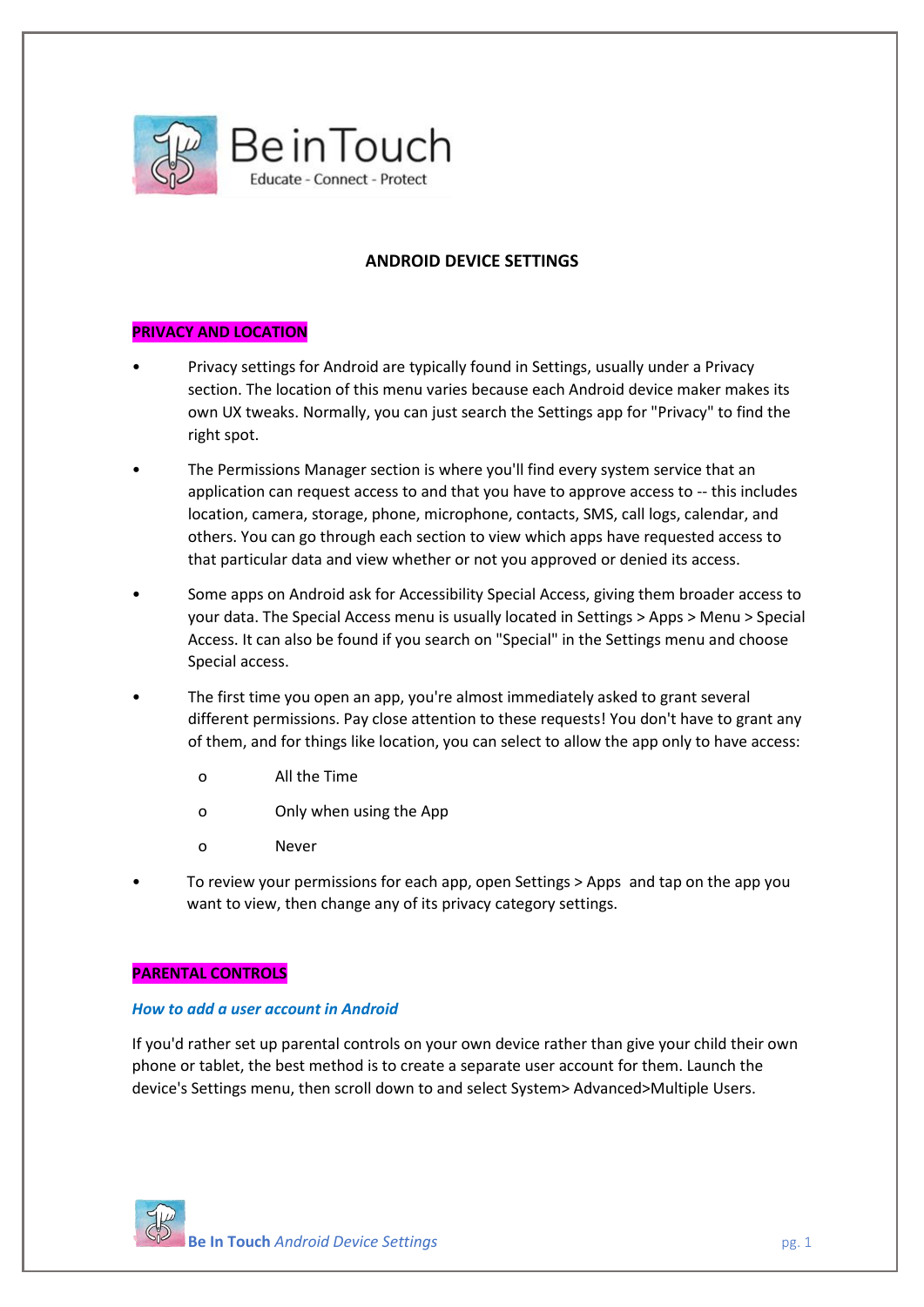

On the next screen you'll see your current account listed at the top, then Guest (which you can use to briefly lend your phone to people), and finally the option to Add user. Tap this and you'll be presented with a message explaining how new user profiles work. Give it a quick once over then tap OK. Tap Set Up Now and the process will begin.

You'll next see a page with the title 'Set up new user' at the top, outlining that the phone's owner retains control over the apps and permission granted to this account. When you've read this, tap Continue.

The device will now take you through setting up various elements of the account, including updating the software, adding security features (fingerprints, passcodes, etc.) You'll be asked if you want to sign into an Android account? If you want to prevent your kids from downloading apps, games, music, videos and TV shows through Google Play, just tap on Skip Setup. You will still be able to download apps via your own user account on the phone.

You'll also have the option to set up their email account, or tap Not Now if you don't want to.

Assuming you do want to give your child access to the Google Play Store within their account, either sign in with your own Google account when prompted during the setup, or use their Google account if they have one.

Then, launch the Play Store app (this is in their user account on the phone or tablet still) and tap the 'hamburger' - the three horizontal lines at the top left. Scroll down and tap Settings, then scroll until you see Parental controls.

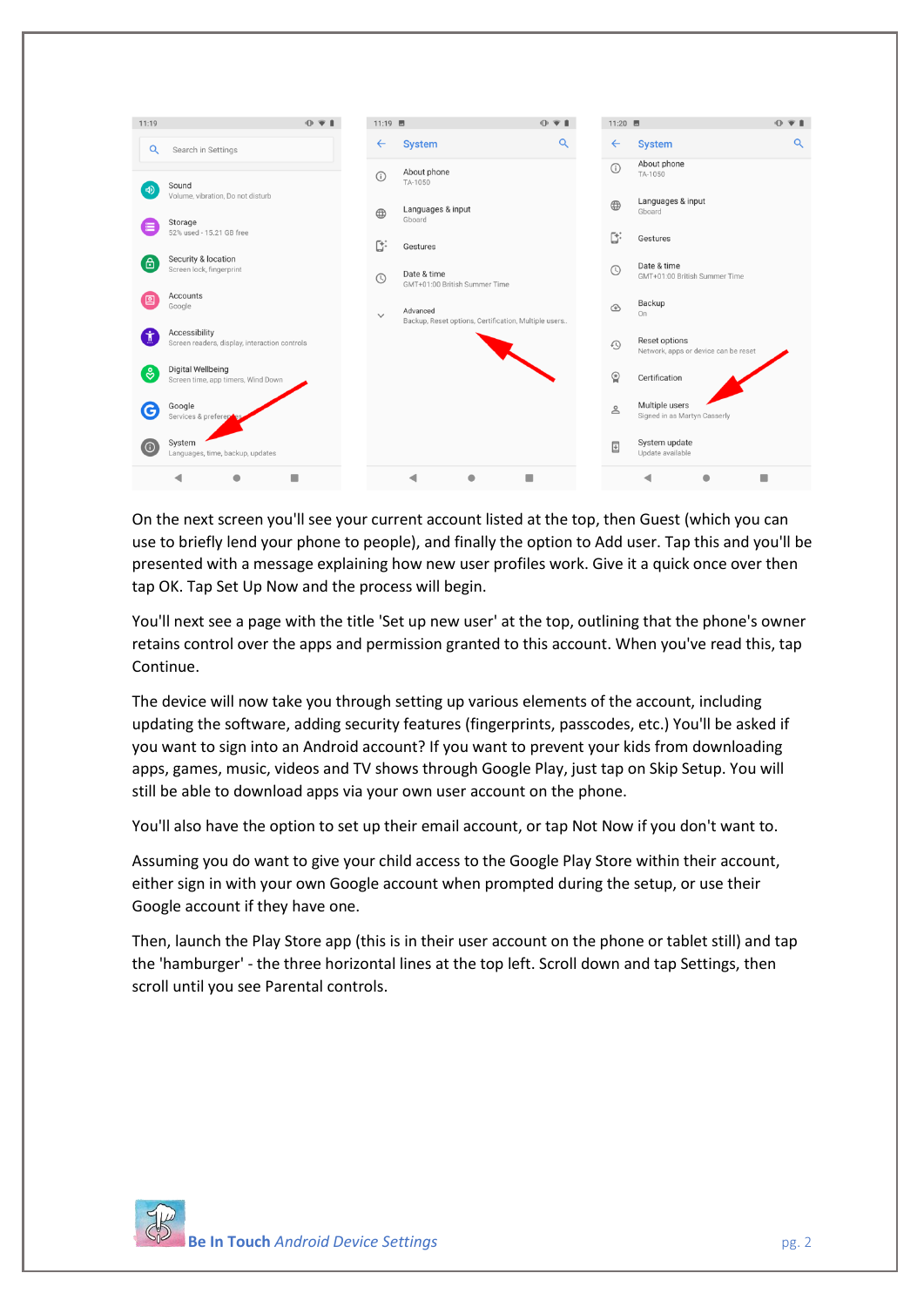

Tap this and it will open up a new page that allows you to set restrictions for various things on the Play Store. Turn on the Parental control option at the top of the page and you'll be asked to create a PIN. Do this, confirm it, then you'll be able to go into each section and set the restrictions you want in place.

The different sections are Apps & games, Films, TV, Books, and Music. Tap on one and you'll see the various age categories available. Simply tap the highest age you want the child to have access to and then tap Save.

| 12:04 图                                                                | $\circ$<br>$\blacksquare$                    | 0.9.1                                                                                         | 12:22 图 9 画 ·                   |                | $0 \times 1$                                             | 12:23 国                                                                | $\circ$<br>$\mathbb{E}$ .                    |  |
|------------------------------------------------------------------------|----------------------------------------------|-----------------------------------------------------------------------------------------------|---------------------------------|----------------|----------------------------------------------------------|------------------------------------------------------------------------|----------------------------------------------|--|
| $\leftarrow$                                                           | <b>Parental controls</b>                     |                                                                                               | <b>Settings</b><br>$\leftarrow$ |                |                                                          | $\leftarrow$                                                           | <b>Parental controls</b>                     |  |
|                                                                        | Parental controls are off                    | - 10                                                                                          |                                 |                |                                                          |                                                                        | Parental controls are on                     |  |
| Set content restrictions<br>Set a restriction for each type of content |                                              | <b>Create content PIN</b><br>You'll use this PIN to change settings for<br>parental controls. |                                 |                |                                                          | Set content restrictions<br>Set a restriction for each type of content |                                              |  |
| 兰                                                                      | Apps & games<br>Allow all, including unrated |                                                                                               | $\cdots$                        |                |                                                          | 巹                                                                      | Apps & games<br>Allow all, including unrated |  |
|                                                                        | Films<br>Allow all, including unrated        |                                                                                               | Clear local search history      |                | <b>CANCEL</b><br>OK                                      |                                                                        | Films<br>Allow all, including unrated        |  |
| $\qquad \qquad \Box$                                                   | TV<br>Allow all, including unrated           |                                                                                               |                                 |                | Remove searches that you have performed from this device | $\Box$                                                                 | TV<br>Allow all, including unrated           |  |
|                                                                        | <b>Books</b><br>Allow all                    |                                                                                               | 1                               | $2$ ABC        | 3<br>DEF                                                 |                                                                        | <b>Books</b><br>Allow all                    |  |
| 63                                                                     | Music<br>Allow all                           |                                                                                               | 4 GHI<br>7 PQRS                 | 5 JKL<br>8 TUV | 6 MNO<br><b>9</b> WXYZ                                   | ດ                                                                      | Music<br>Allow all                           |  |
|                                                                        |                                              |                                                                                               | ⊠                               | $\mathbf{0}$   | $\blacktriangledown$                                     |                                                                        |                                              |  |
|                                                                        | $\langle$                                    |                                                                                               | $\checkmark$                    |                |                                                          |                                                                        | $\langle$                                    |  |

Now, whenever your kid is in the store, they won't be able to download any content that is rated above the setting you've put in place. Books and Music are slightly different, in that the settings cordon off content that is marked as explicit rather than by age.

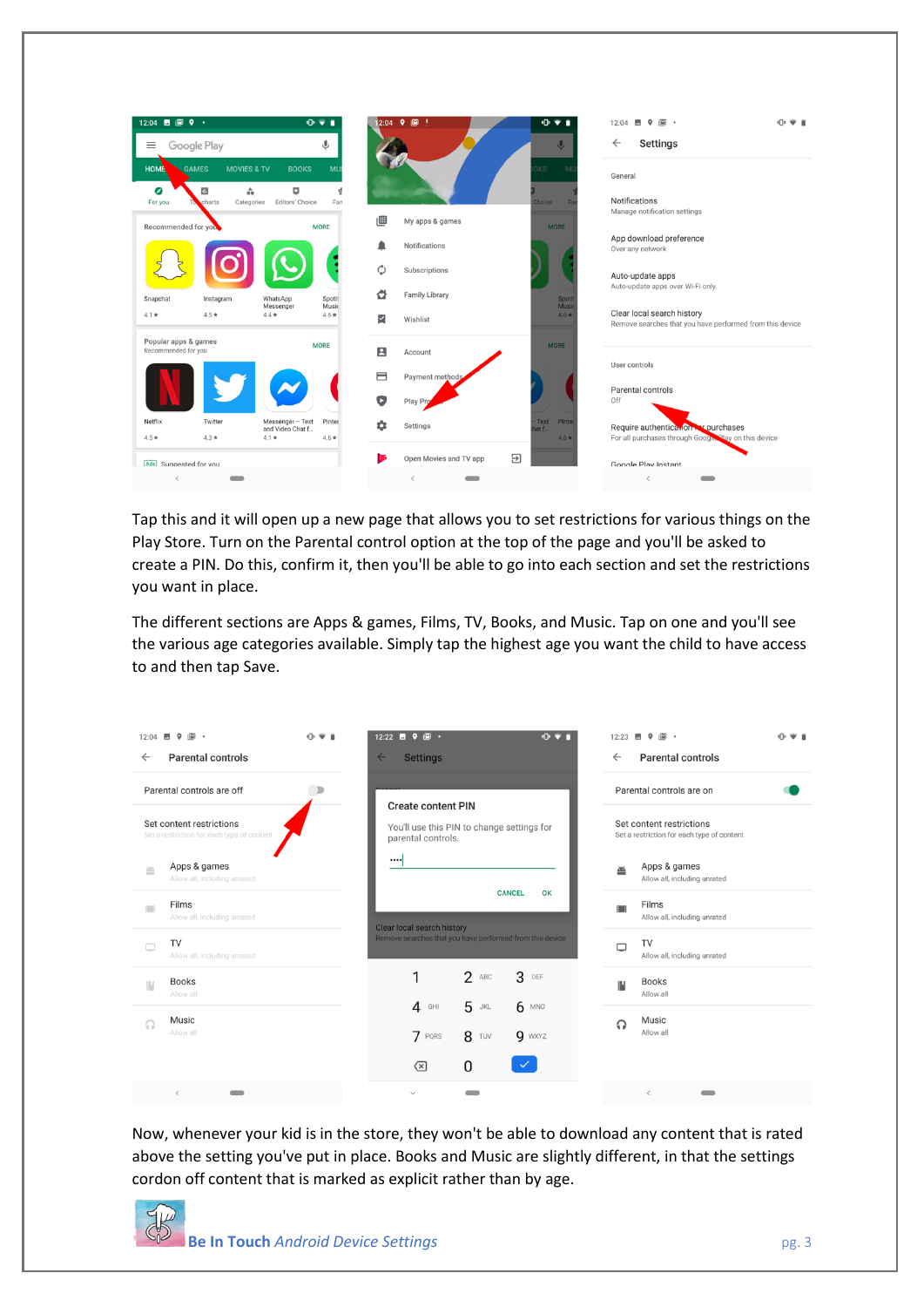| 12:23 图 9 画 •                                                     | $0 \times i$   |              | 12:26 图 9 画 •                                     | $Q_1 \nabla_2$   | 12:30 9 画 # 毕                                          | ďЪ<br>$\overline{\phantom{a}}$ |
|-------------------------------------------------------------------|----------------|--------------|---------------------------------------------------|------------------|--------------------------------------------------------|--------------------------------|
| $\leftarrow$<br>Apps & games                                      |                | $\leftarrow$ | Apps & games                                      |                  | Music<br>$\leftarrow$                                  |                                |
| Allow Up To:                                                      |                |              | Allow Up To:                                      |                  | Restrict music marked explicit by<br>content providers | П                              |
| PEGI <sub>3</sub><br>Most restrictive                             | $\mathbf{3}$   |              | PEGI <sub>3</sub><br>Most restrictive             | $\boldsymbol{3}$ |                                                        | <b>SAVE</b>                    |
| PEGI <sub>7</sub>                                                 | $\mathbf{I}$   |              | PEGI <sub>7</sub>                                 | $\overline{1}$   |                                                        |                                |
| PEGI 12                                                           | 12             | M            | PEGI 12                                           | 12               |                                                        |                                |
| PEGI 16                                                           | 16             | ◯            | PEGI 16                                           | 16               |                                                        |                                |
| PEGI 18                                                           | 18             | ◯            | PEGI 18                                           | 18               |                                                        |                                |
| Allow all, including unrated<br>$\checkmark$<br>Least restrictive |                |              | Allow all, including unrated<br>Least restrictive |                  |                                                        |                                |
|                                                                   | <b>SAVE</b>    |              |                                                   | <b>SAVE</b>      |                                                        |                                |
|                                                                   |                |              |                                                   |                  |                                                        |                                |
|                                                                   |                |              |                                                   |                  |                                                        |                                |
| $\langle$                                                         | $\blacksquare$ |              | $\,$ $\,$<br>$\qquad \qquad$                      |                  | $\,<\,$<br>$\qquad \qquad \blacksquare$                |                                |

Below the Parental controls master switch is shown a summary of which restriction is set for each type of content.

If you want to prevent kids from buying content freely, you can set a PIN that only you know. This will be required when they try to download anything that costs money. To do this, go back to the main Play Store settings menu and tap on Require authentication for purchases that you'll find under the Parental controls option you tapped previously. On the screen that appears, select the For All purchases through Google Play on this device setting.

| 12:40                                                                                                                                                 | 12:40                                                                                                                                                                                 |  |  |  |  |
|-------------------------------------------------------------------------------------------------------------------------------------------------------|---------------------------------------------------------------------------------------------------------------------------------------------------------------------------------------|--|--|--|--|
| <b>Settings</b><br>$\leftarrow$                                                                                                                       | <b>Settings</b><br>←                                                                                                                                                                  |  |  |  |  |
| Auto-update apps<br>Auto-update apps over Wi-Fi only.                                                                                                 | Auto-upgate apps<br>Auto-update apps over Wi-Fi only.                                                                                                                                 |  |  |  |  |
| Clear local search history<br>Remove searches that you have performed from this device                                                                | Clear local search history<br>Remove searches that you have norformed from this device                                                                                                |  |  |  |  |
|                                                                                                                                                       | Require authentication                                                                                                                                                                |  |  |  |  |
| User controls                                                                                                                                         | ● For all purchases through<br>Google Play on this device<br>User co                                                                                                                  |  |  |  |  |
| Parental controls<br>On                                                                                                                               | Parent<br>$\bigcirc$ Every 30 minutes<br><b>On</b>                                                                                                                                    |  |  |  |  |
| Require authentication for purchases<br>For all purchases through Google Play on this device<br>Google Play Instant<br>Use apps and games without ins | Never<br>Requir<br>To protect your account,<br>For all<br>authentication may be required for<br>purchases in some apps regardless<br>of settings.<br>Googl<br>Use ap<br><b>CANCEL</b> |  |  |  |  |
| About                                                                                                                                                 | About                                                                                                                                                                                 |  |  |  |  |
| Open-source licences<br>Licence details for open-source software                                                                                      | Open-source licences<br>Licence details for open-source software                                                                                                                      |  |  |  |  |
| Dlay Ctaro vareion                                                                                                                                    | Diau Ctara vareion                                                                                                                                                                    |  |  |  |  |
|                                                                                                                                                       | ×                                                                                                                                                                                     |  |  |  |  |